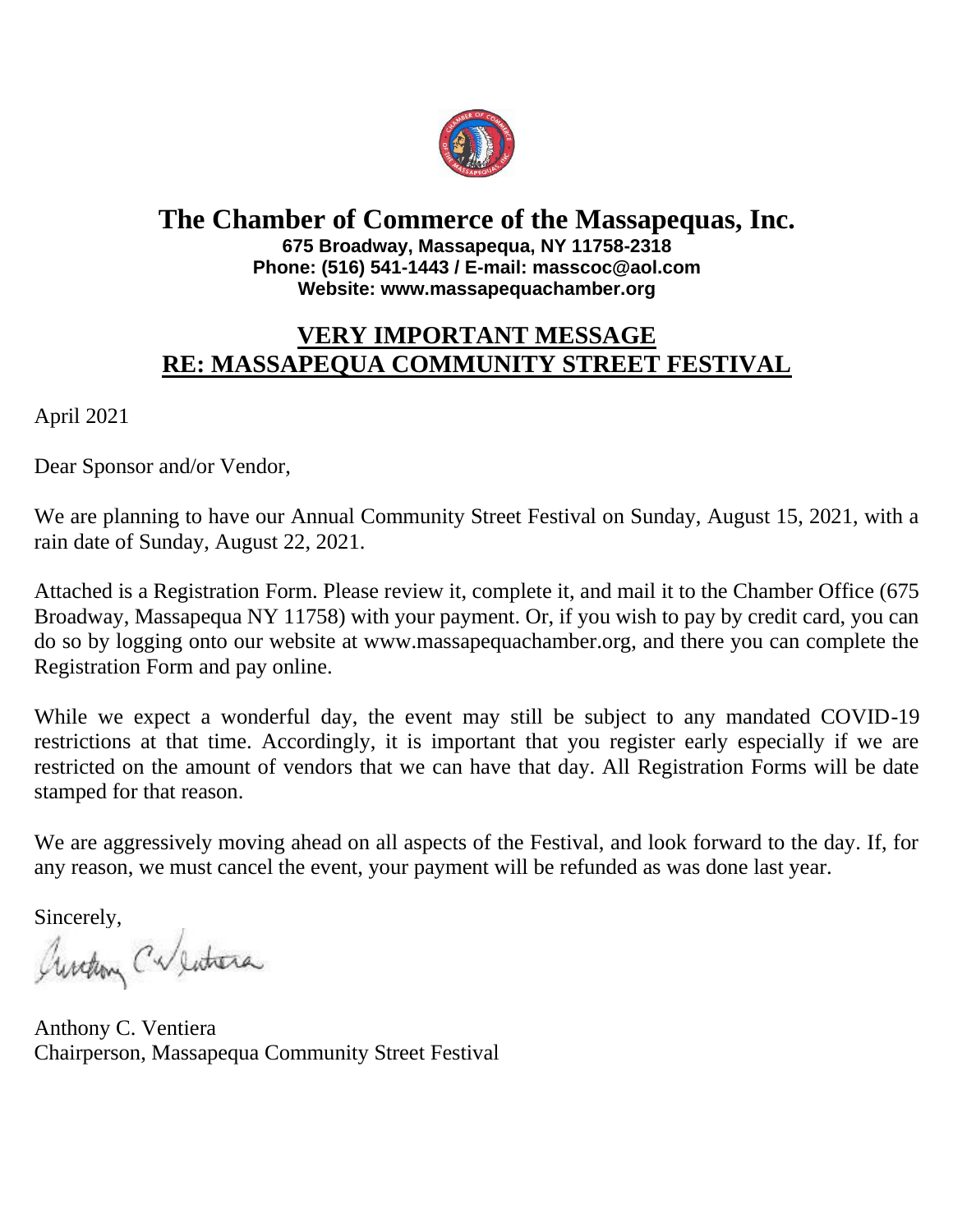

# *MASSAPEQUA CHAMBER OF COMMERCE Community Street Fair*

**Date:**

Sunday, August 15, 2021 *(Rain Date: Sunday, August 22, 2021)*

**Time**:

11:00 AM – 6:30 PM

**Location**:

Lower Broadway in Massapequa (Veterans Blvd. to Clark Ave.)

# *Sponsor Registration Form*

The Chamber of Commerce of the Massapequas cordially invites you to participate in our Community Street Fair. It is certain to be a successful venture with the assistance of all our friends in the Massapequa community! The Street Fair will include entertainment, vendors, raffles, amusements, special attractions, food, and more!

The Chamber of Commerce is seeking sponsors for financial support. Whether you choose to be an Event Sponsor, or a Platinum, Gold, Silver or Bronze Sponsor, your business will be highlighted at the Street Fair. (See attached for various levels of sponsorship benefits.)

Name of Business: \_\_\_\_\_\_\_\_\_\_\_\_\_\_\_\_\_\_\_\_\_\_\_\_\_\_\_\_\_\_\_\_\_\_\_\_\_\_\_\_\_\_\_\_\_\_\_\_\_\_\_\_\_\_\_\_\_\_\_\_\_\_\_\_\_\_\_\_\_\_\_\_\_\_

Address: \_\_\_\_\_\_\_\_\_\_\_\_\_\_\_\_\_\_\_\_\_\_\_\_\_\_\_\_\_\_\_\_\_\_\_\_\_\_\_\_\_\_\_\_\_\_\_\_\_\_\_\_\_\_\_\_\_\_\_\_\_\_\_\_\_\_\_\_\_\_\_\_\_\_\_\_\_\_\_\_\_\_\_\_

Telephone: \_\_\_\_\_\_\_\_\_\_\_\_\_\_\_\_\_\_\_\_\_\_\_\_\_\_\_\_\_\_\_\_ Email: \_\_\_\_\_\_\_\_\_\_\_\_\_\_\_\_\_\_\_\_\_\_\_\_\_\_\_\_\_\_\_\_\_\_\_\_\_\_\_\_\_\_\_

Name of Representative (Print): \_\_\_\_\_\_\_\_\_\_\_\_\_\_\_\_\_\_\_\_\_\_\_\_\_\_\_\_\_\_\_\_\_\_\_\_\_\_\_\_\_\_\_\_\_\_\_\_\_\_\_\_\_\_\_\_\_\_\_\_\_\_\_

I would like to sponsor the Massapequa Street Fair by contributing:

- □ \$5,000 Event Sponsor *The Main Event Sponsor Level is Sold Out!*
- □ \$3,500 Platinum Sponsor
- □ \$3,000 Entertainment Sponsor
- □ \$2,000 Gold Sponsor
- □ \$1,000 Silver Sponsor
- □ \$500 Bronze Sponsor

I will accept the vendor space included with my sponsorship package: YES NO

### *I have reviewed the attached letter from the Chairman, and I understand the information (Sponsorship Benefits; Terms & Conditions) on the next page as well.*

*Representative Signature: \_\_\_\_\_\_\_\_\_\_\_\_\_\_\_\_\_\_\_\_\_\_\_\_\_\_\_\_\_\_\_\_\_\_\_\_\_\_\_\_\_\_\_\_\_\_\_\_\_\_\_\_\_\_\_\_\_\_\_\_\_\_\_\_\_\_\_*

Checks should be made payable to **CHAMBER OF COMMERCE OF THE MASSAPEQUAS, INC.** and mailed to: **675 Broadway, Massapequa, NY 11758** *Phone: 516-541-1443 / E-mail: masscoc@aol.com*